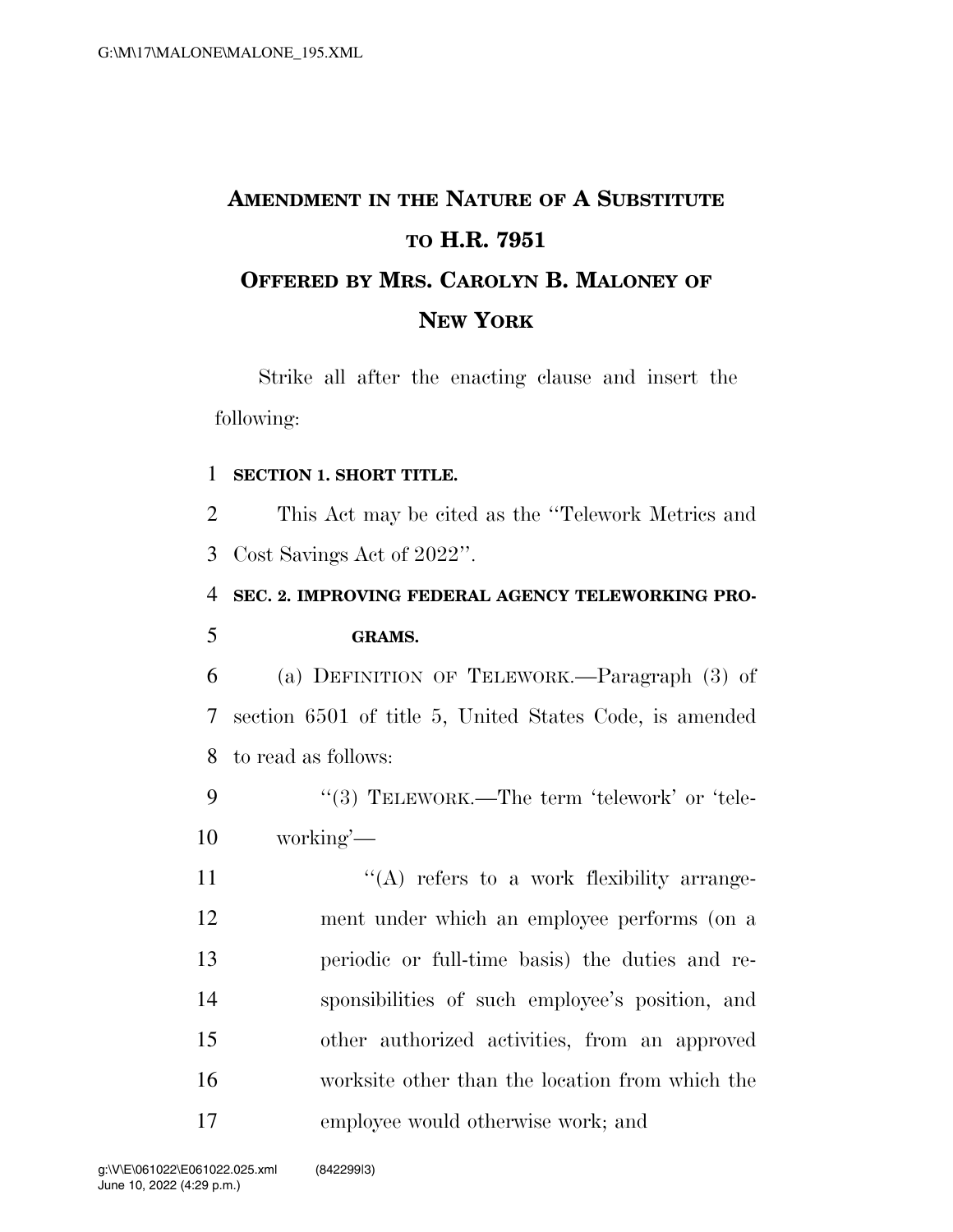| $\mathbf{1}$   | $\lq\lq (B)$ includes remote work, which refers to       |
|----------------|----------------------------------------------------------|
| $\overline{2}$ | a particular type of telework arrangement                |
| 3              | under which an employee is not expected to re-           |
| $\overline{4}$ | port to an officially established agency location        |
| 5              | on a regular and recurring basis.".                      |
| 6              | (b) FEDERAL AGENCY TELEWORKING POLICIES.-                |
| 7              | Section 6502 of title 5, United States Code, is amended— |
| 8              | $(1)$ in subsection $(a)$ —                              |
| 9              | $(A)$ in paragraph $(1)$ —                               |
| 10             | (i) by striking "and" at the end of                      |
| 11             | subparagraph $(B)$ ;                                     |
| 12             | (ii) by striking the period at the end                   |
| 13             | of subparagraph $(C)$ and inserting "; and";             |
| 14             | and                                                      |
| 15             | (iii) by adding at the end the fol-                      |
| 16             | lowing:                                                  |
| 17             | "(D) provide for executive agency man-                   |
| 18             | agers and supervisors annual work training and           |
| 19             | instruction in compliance with the requirements          |
| 20             | in section $6503$ ."; and                                |
| 21             | (B) in paragraph $(2)(A)$ , by striking "any             |
| 22             | calendar year" and inserting "any of the 5 cal-          |
| 23             | endar years preceding a calendar year in which           |
| 24             | a determination is made pursuant to this sub-            |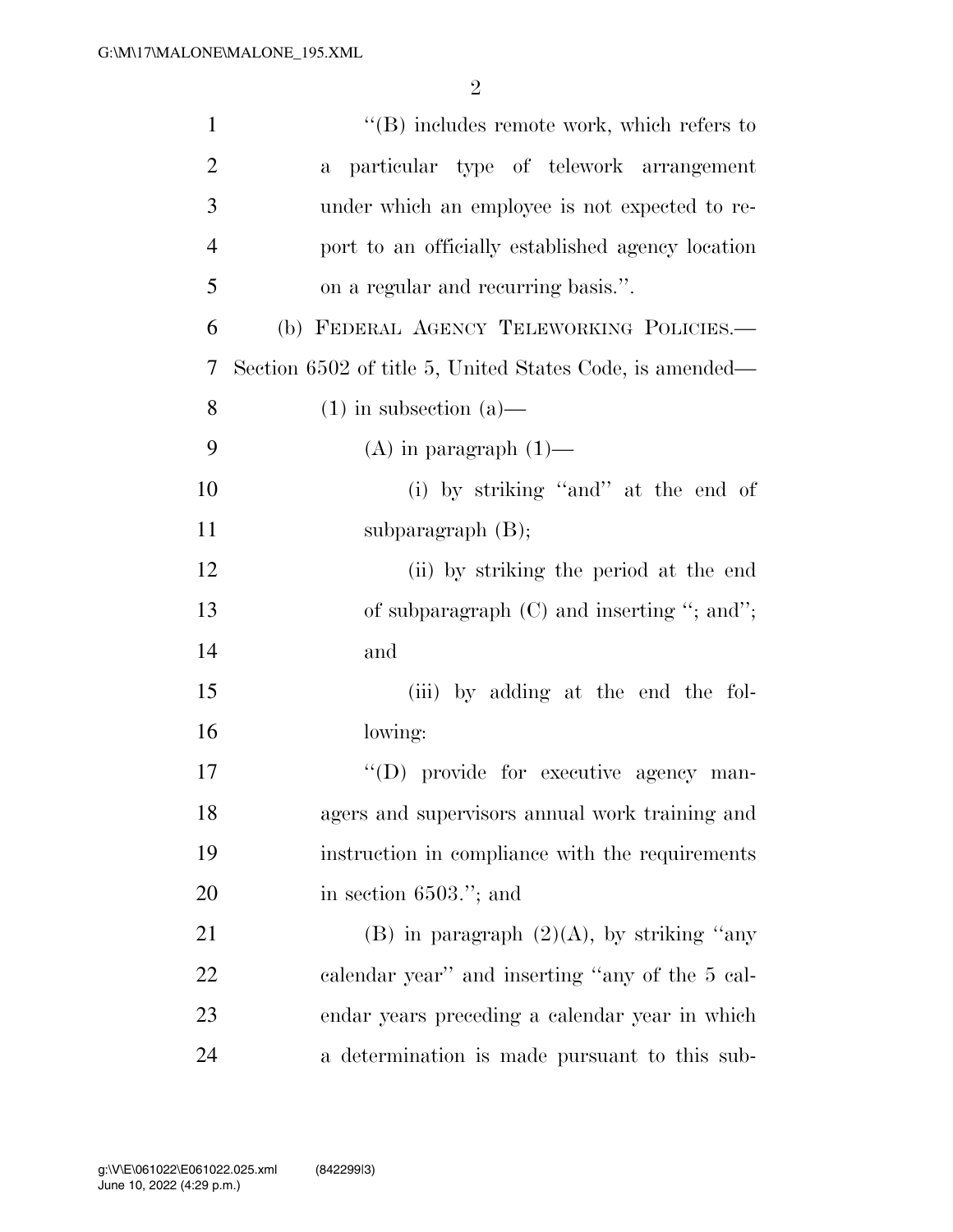| $\mathbf{1}$   | paragraph with respect to an employee's eligi-       |
|----------------|------------------------------------------------------|
| $\overline{2}$ | bility to telework"; and                             |
| 3              | $(2)$ in subsection (b)—                             |
| $\overline{4}$ | $(A)$ by striking "and" at the end of para-          |
| 5              | graph(4);                                            |
| 6              | (B) by striking the period at the end of             |
| 7              | paragraph (5) and inserting a semicolon; and         |
| 8              | (C) by adding at the end the following:              |
| 9              | $``(6)$ include annual agency goals for the num-     |
| 10             | and percent of employees participating in<br>ber     |
| 11             | telework—                                            |
| 12             | "(A) three or more days per pay period;              |
| 13             | "(B) one or 2 days per pay period;                   |
| 14             | $\lq\lq$ (C) once per month; and                     |
| 15             | "(D) on an occasional, episodic, or short-           |
| 16             | term basis; and                                      |
| 17             | $\lq(7)$ methods for collecting data on, setting     |
| 18             | goals for, and reporting costs savings to the execu- |
| 19             | tive agency achieved through teleworking, consistent |
| 20             | with the guidance developed under section $2(g)$ of  |
| 21             | the Telework Metrics and Cost Savings Act of         |
| 22             | $2022$ .".                                           |
| 23             | (c) TRAINING AND MONITORING.—Section 6503 of         |
| 24             | title 5, United States Code, is amended—             |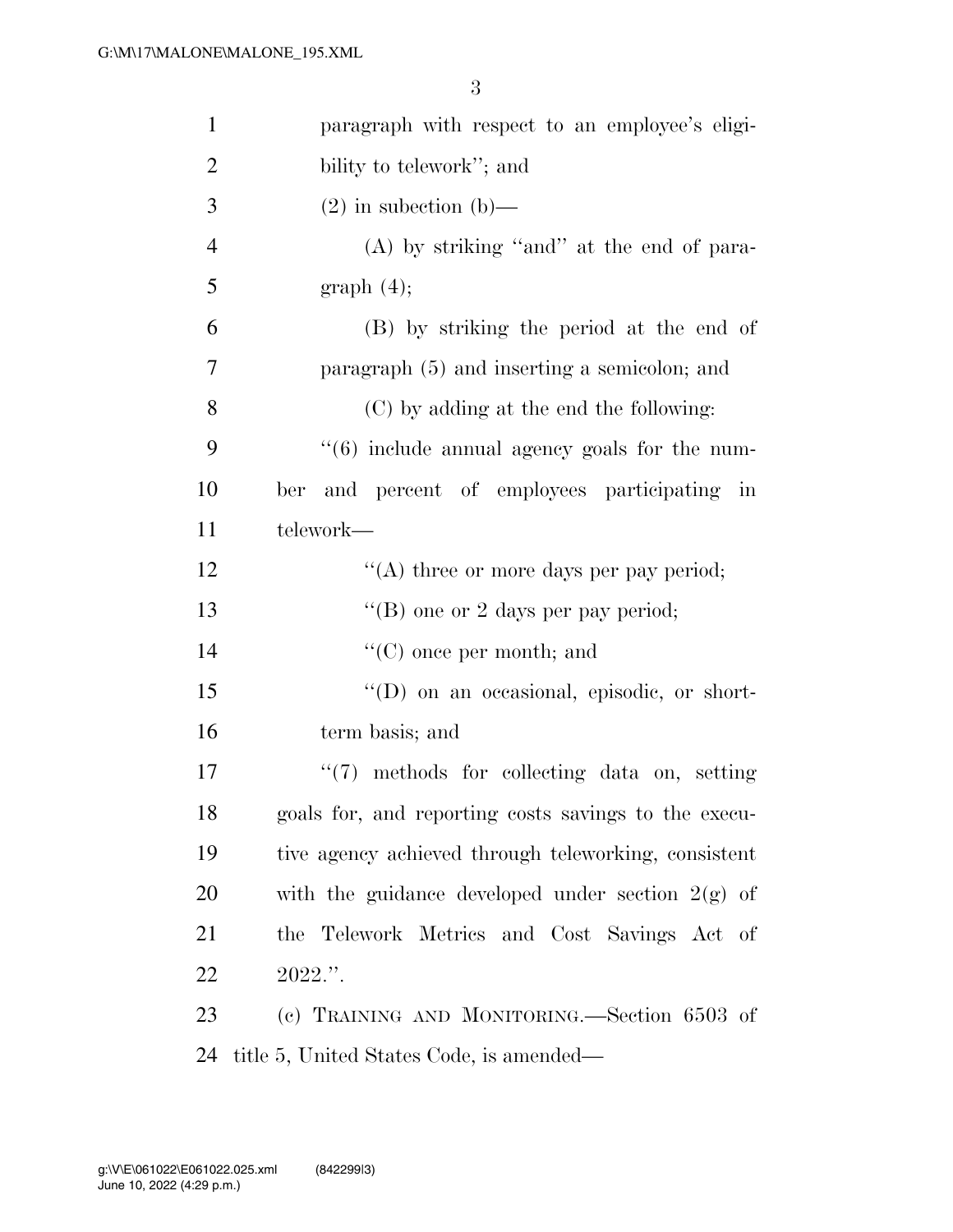| $\mathbf{1}$   | $(1)$ in subsection $(a)(1)(B)$ , by inserting "or su- |
|----------------|--------------------------------------------------------|
| $\overline{2}$ | pervisors" after "managers"; and                       |
| 3              | $(2)$ in subsection (b), by inserting ", except that   |
| $\overline{4}$ | an agency head may not exempt a manager or su-         |
| 5              | pervisor described in subsection $(a)(1)(B)$ from any  |
| 6              | training required under subsection $(a)(3)$ " after    |
| 7              | "date of enactment of this chapter".                   |
| 8              | (d) POLICY AND SUPPORT.—Section 6504, of title 5,      |
| 9              | United States Code, is amended—                        |
| 10             | $(1)$ in subsection $(e)$ , by adding at the end the   |
| 11             | following:                                             |
| 12             | "(3) REVIEW.—The Director of the Office of             |
| 13             | Personnel Management, in coordination with the De-     |
| 14             | partment of Homeland Security and the National         |
| 15             | Institute of Standards and Technology, shall—          |
| 16             | $\lq\lq$ perform an annual review of the               |
| 17             | guidelines issued under this subsection; and           |
| 18             | "(B) make any updates to the guidelines                |
| 19             | issued under this subsection that are deter-           |
| 20             | mined to be appropriate as a result of a review        |
| 21             | conducted under subparagraph $(A)$ ."; and             |
| 22             | $(2)$ in subsection $(d)$ , in the subsection heading, |
| 23             | by inserting "; PLANS FOR DISEASE OUTBREAKS"           |
| 24             | after "OPERATIONS PLANS".                              |
| 25             | (e) REPORTS.—                                          |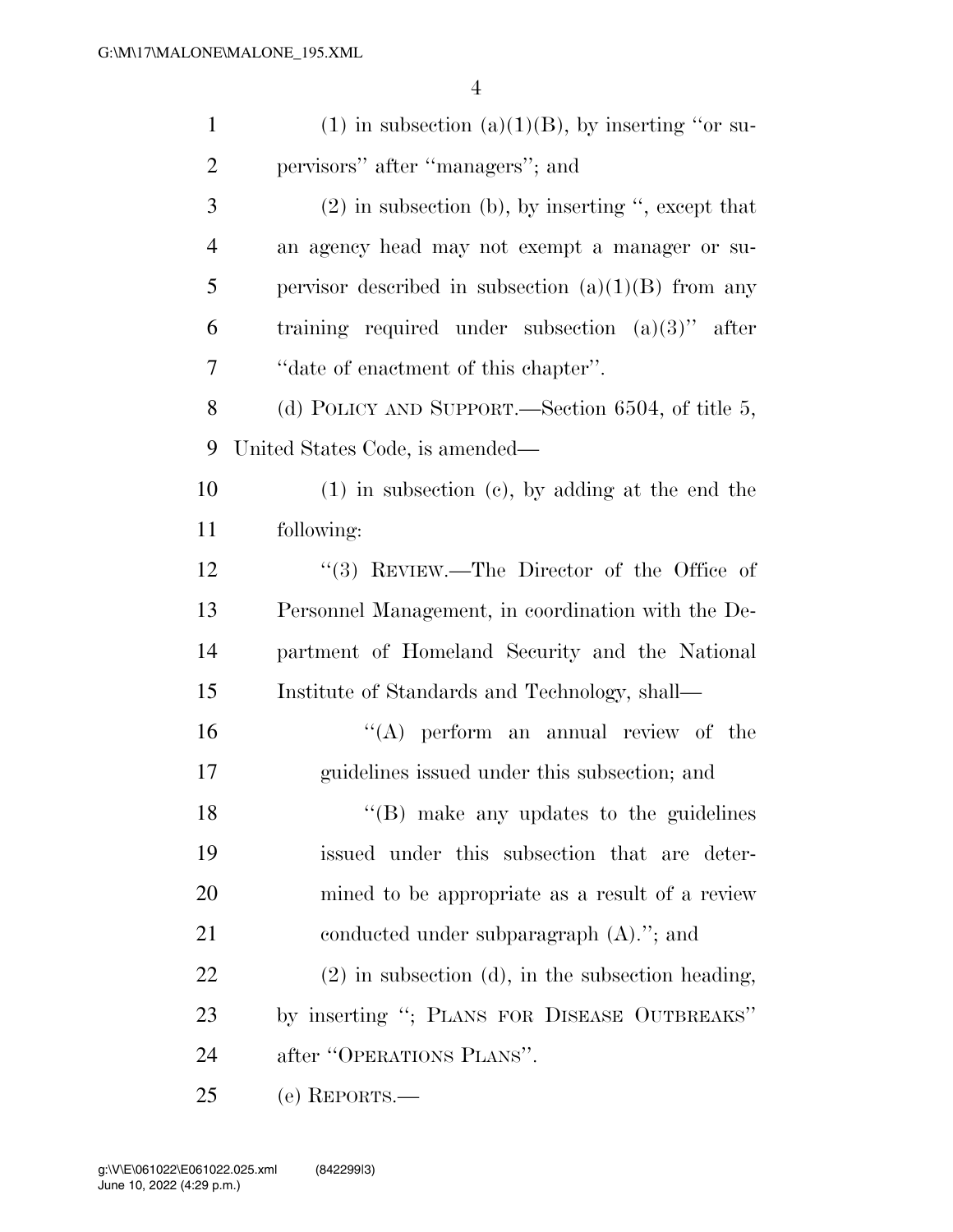| $\mathbf{1}$   | (1) OPM REPORTS.—Section $6506(b)$ of title 5,    |
|----------------|---------------------------------------------------|
| $\overline{2}$ | United States Code, is amended—                   |
| 3              | (A) in paragraph $(1)(A)$ —                       |
| $\overline{4}$ | (i) by striking "and" at the end of               |
| 5              | clause (i); and                                   |
| 6              | (ii) by inserting after clause (ii) the           |
| 7              | following:                                        |
| 8              | "(iii) the Chief Human Capital Offi-              |
| 9              | cers Council; and"; and                           |
| 10             | $(B)$ in paragraph $(2)$ —                        |
| 11             | (i) in subparagraph $(F)(vi)$ , by strik-         |
| 12             | ing "and" at the end;                             |
| 13             | (ii) in subparagraph $(G)$ , by striking          |
| 14             | the period at the end and inserting ";            |
| 15             | and"; and                                         |
| 16             | (iii) by adding at the end the fol-               |
| 17             | lowing:                                           |
| 18             | "(H) agency cost savings achieved through         |
| 19             | teleworking, consistent with the guidance devel-  |
| 20             | oped under section $2(g)$ of the Telework Metrics |
| 21             | and Cost Savings Act of 2022.".                   |
| 22             | $(2)$ CHCO REPORTS.—Section 6506(d) of title      |
| 23             | 5, United States Code, is amended—                |
| 24             | $(A)$ by redesignating paragraph $(2)$<br>as      |
| 25             | paragraph $(3)$ ; and                             |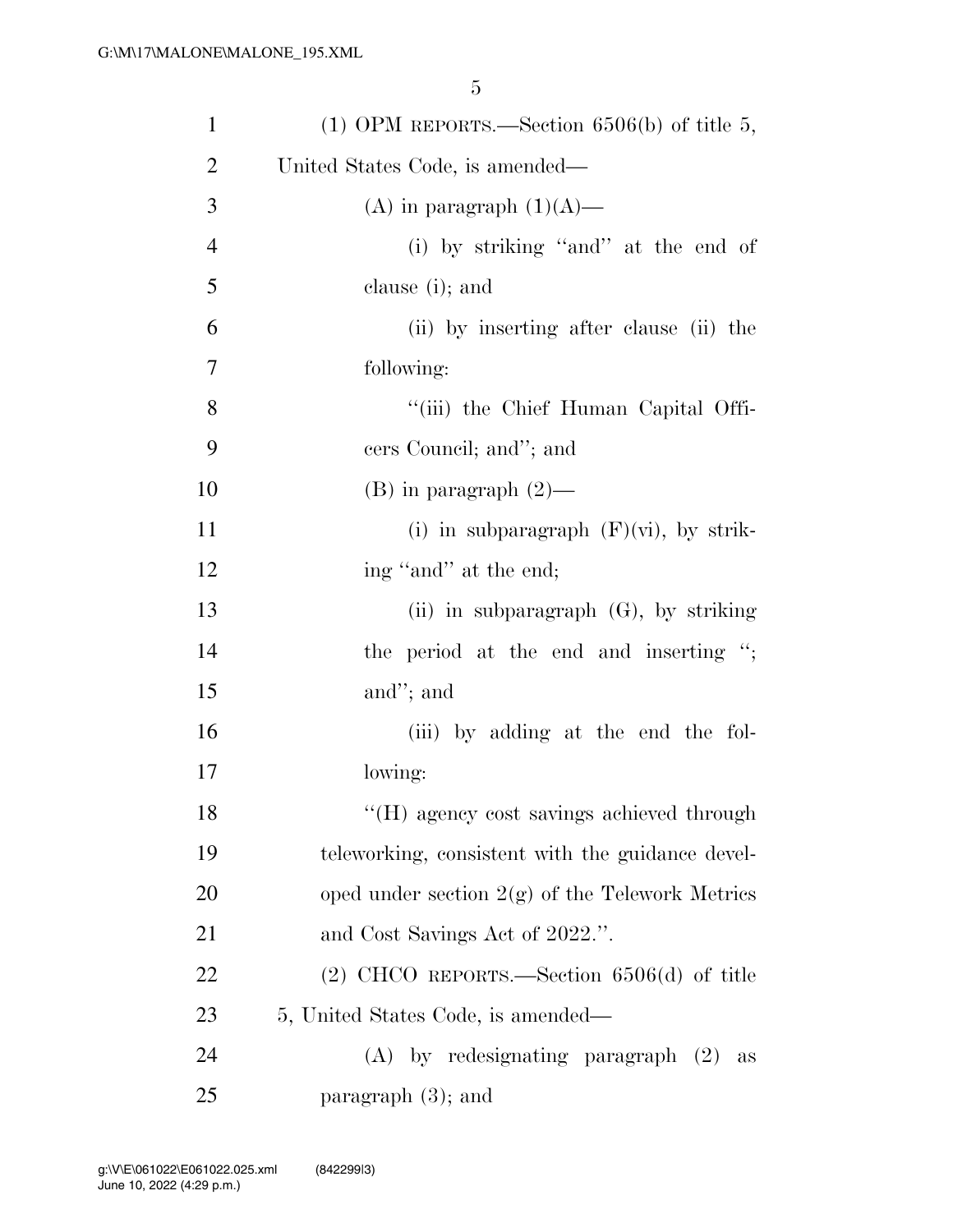| $\mathbf{1}$   | (B) by inserting after paragraph (1) the           |
|----------------|----------------------------------------------------|
| $\overline{2}$ | following:                                         |
| 3              | "(2) CONTENTS.—Each report submitted by a          |
| $\overline{4}$ | Chief Human Capital Officer under paragraph (1)    |
| 5              | shall include—                                     |
| 6              | $\lq\lq$ annual goals for increasing the per-      |
| 7              | cent of employees of the executive agency who      |
| 8              | are eligible for and participating in tele-        |
| 9              | working—                                           |
| 10             | "(i) three or more days per pay pe-                |
| 11             | riod;                                              |
| 12             | "(ii) one or 2 days per pay period;                |
| 13             | "(iii) once per month; and                         |
| 14             | "(iv) on an occasional, episodic, or               |
| 15             | short-term basis;                                  |
| 16             | "(B) the teleworking status of positions to        |
| 17             | which an individual has been appointed under       |
| 18             | section 3330d (relating to appointment of mili-    |
| 19             | tary spouses) or any other provision of law re-    |
| 20             | lating to the appointment of military spouses,     |
| 21             | and the total number of such individuals in        |
| 22             | such positions who requested, but were denied,     |
| 23             | telework; and                                      |
| 24             | $\cdot$ (C) the teleworking status of positions to |
| 25             | which a spouse of a government employee has        |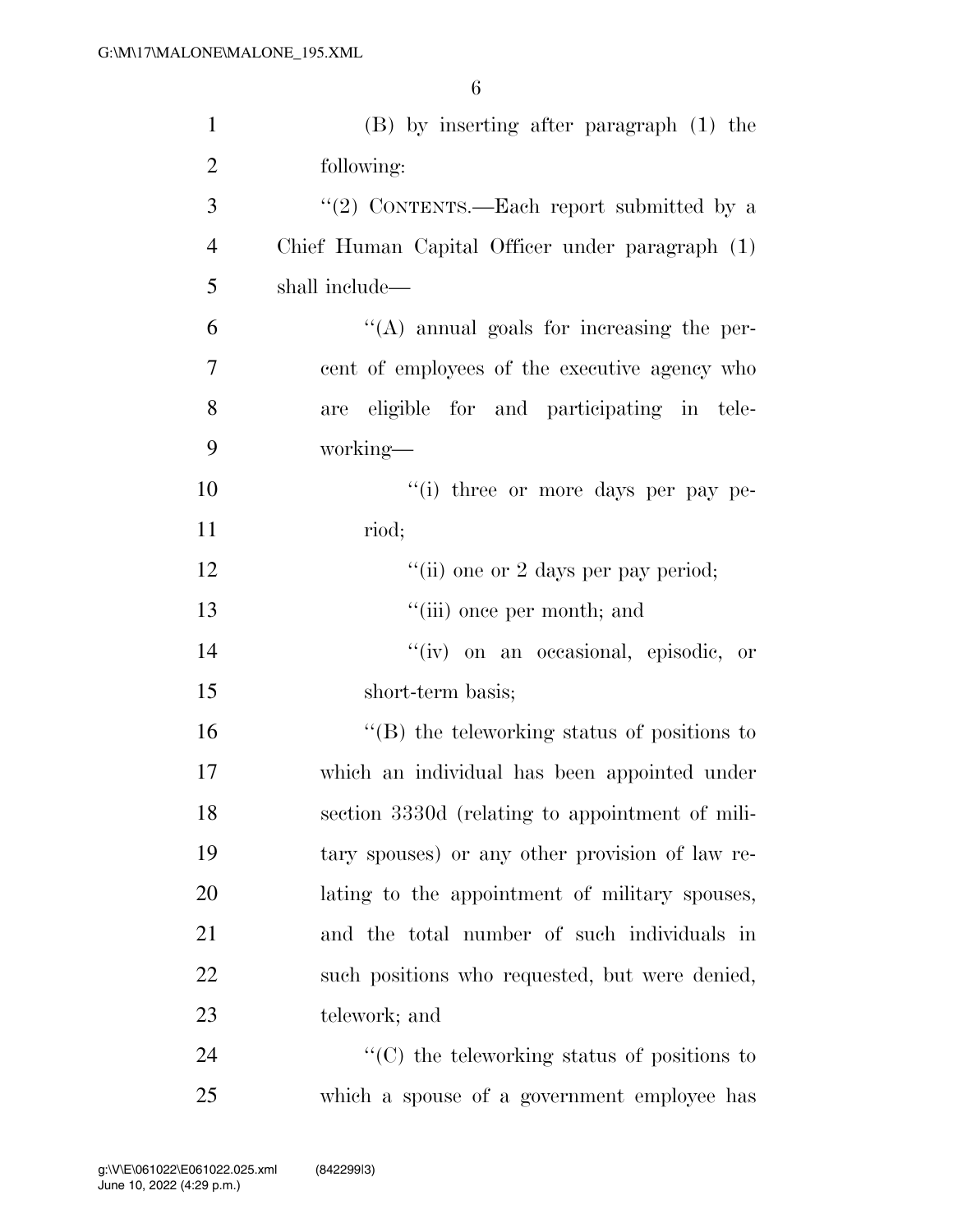been appointed under section 311 of the For- eign Service Act of 1980 (22 U.S.C. 3951; re- lating to appointment of eligible family mem- bers) and the total number of such spouses or domestic partners in such positions who re-quested, but were denied, telework.''.

 (3) AGENCY REPORT ON TELEWORKING REDUC- TION.—Section 6506 of title 5, United States Code, is amended by adding at the end the following:

 ''(e) NOTIFICATION FOR REDUCTION IN TELE- WORKING PARTICIPATION.—Not later than 30 days before the date that an executive agency implements or modifies a teleworking plan that would reduce the percentage of employees at the agency who telework, the head of the ex- ecutive agency shall provide written notification, including a justification for the reduction in telework participation and a description of how the agency will pay for any in-creased costs resulting from that reduction, to—

- ''(1) the Director of the Office of Personnel Management;
- 21 ''(2) the Committee on Oversight and Reform of the House of Representatives; and
- 23 ''(3) the Committee on Homeland Security and Governmental Affairs of the Senate.''.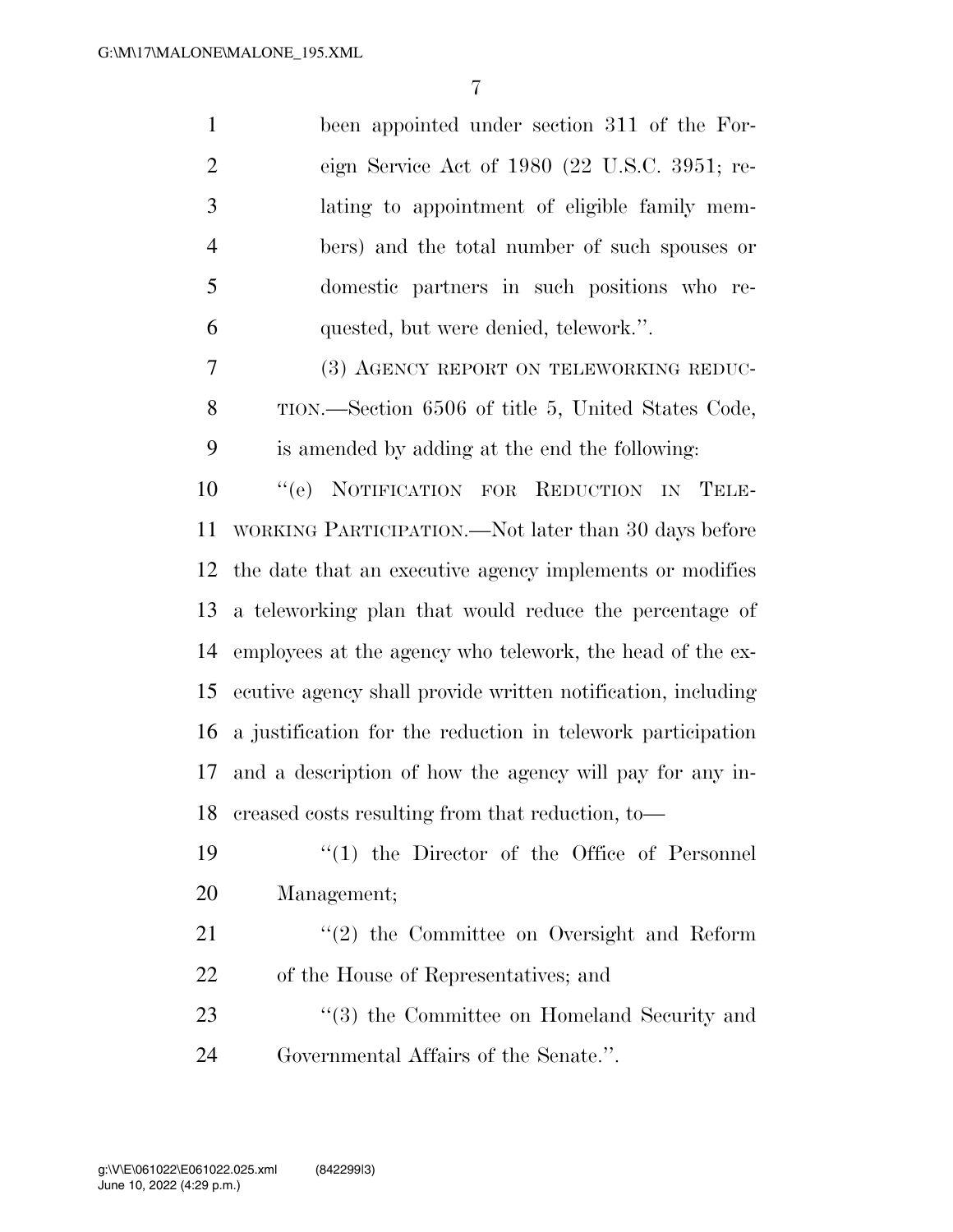(4) TECHNICAL CORRECTION.—Section 6506(b)(1) of title 5, United States Code, is amend- ed by striking ''with Chief'' and inserting ''with the Chief''.

(f) REGULATIONS.—

 (1) IN GENERAL.—Chapter 65 of title 5, United States Code, is amended by adding after section 6506 the following:

#### **''§ 6507. Regulations.**

 ''The Office of Personnel Management may prescribe regulations necessary for the administration of this chap- ter with respect to employees in each executive agency. In this section, the term 'executive agency' does not in-clude the Government Accountability Office.''.

 (2) CLERICAL AMENDMENT.—The table of sec- tions for such chapter is amended by adding after the item relating to section 6506 the following: ''6507. Regulations.''.

 (3) CONFORMING AMENDMENT.—Section 6501(2) of title 5, United States Code, is amended by striking ''section 6506'' and inserting ''sections 6506 and 6507''.

 (g) GUIDANCE.—Not later than 90 days after the date of the enactment of this Act, the Director of the Of- fice of Personnel Management, in collaboration with the Chief Human Capital Officer Council, shall establish uni-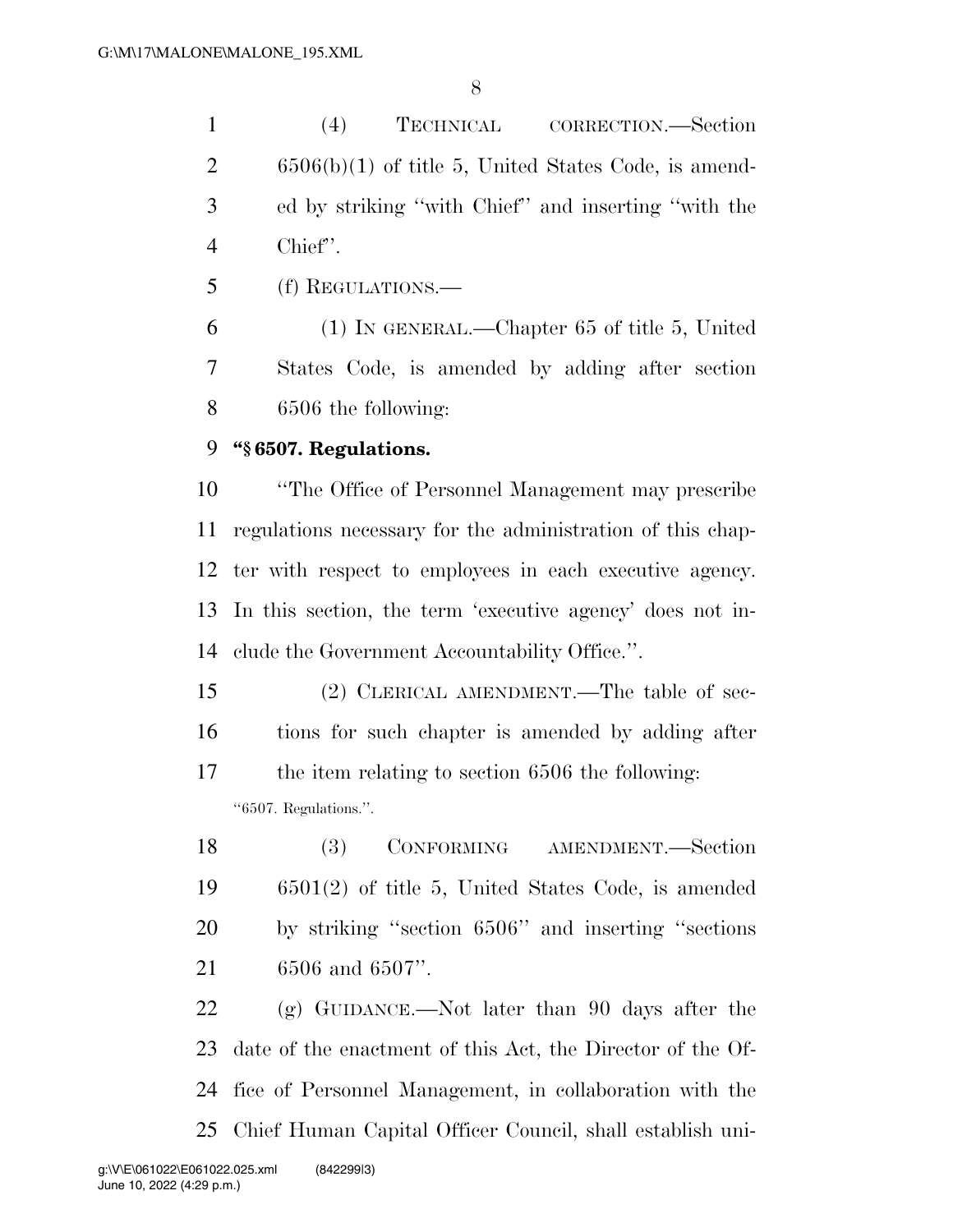form guidance for agencies on how agencies are to collect qualitative and quantitative data on, set goals for, and re- port cost savings achieved through, teleworking related to reduced absences, continuity of operations, reduced real estate and utility costs, and reduced community costs, among other cost savings measures.

 (h) LIMITATION ON REDUCING TELEWORK ELIGI- BILITY.—An executive agency may not reduce or otherwise limit the level of employees at the executive agency eligible to telework, or reduce or otherwise limit eligibility for, or levels of, teleworking on a uniform, agency-wide basis, below such levels in effect at the executive agency on the date of enactment of this Act. In this subsection, the terms ''executive agency'' and ''telework'' have the mean- ings given such terms in section 6501 of title 5, United States Code, as amended by subsection (a) of this section. **SEC. 3. PUBLICATION REQUIREMENTS FOR OPM DIREC-TOR.** 

 The Director of the Office of Personnel Management shall—

 (1) publish guidance and standards to assist agencies in determining telework eligibility as well as guidance to Federal agencies on how agencies are to provide to the Office annually qualitative and quan-titative data on telework use and implementation as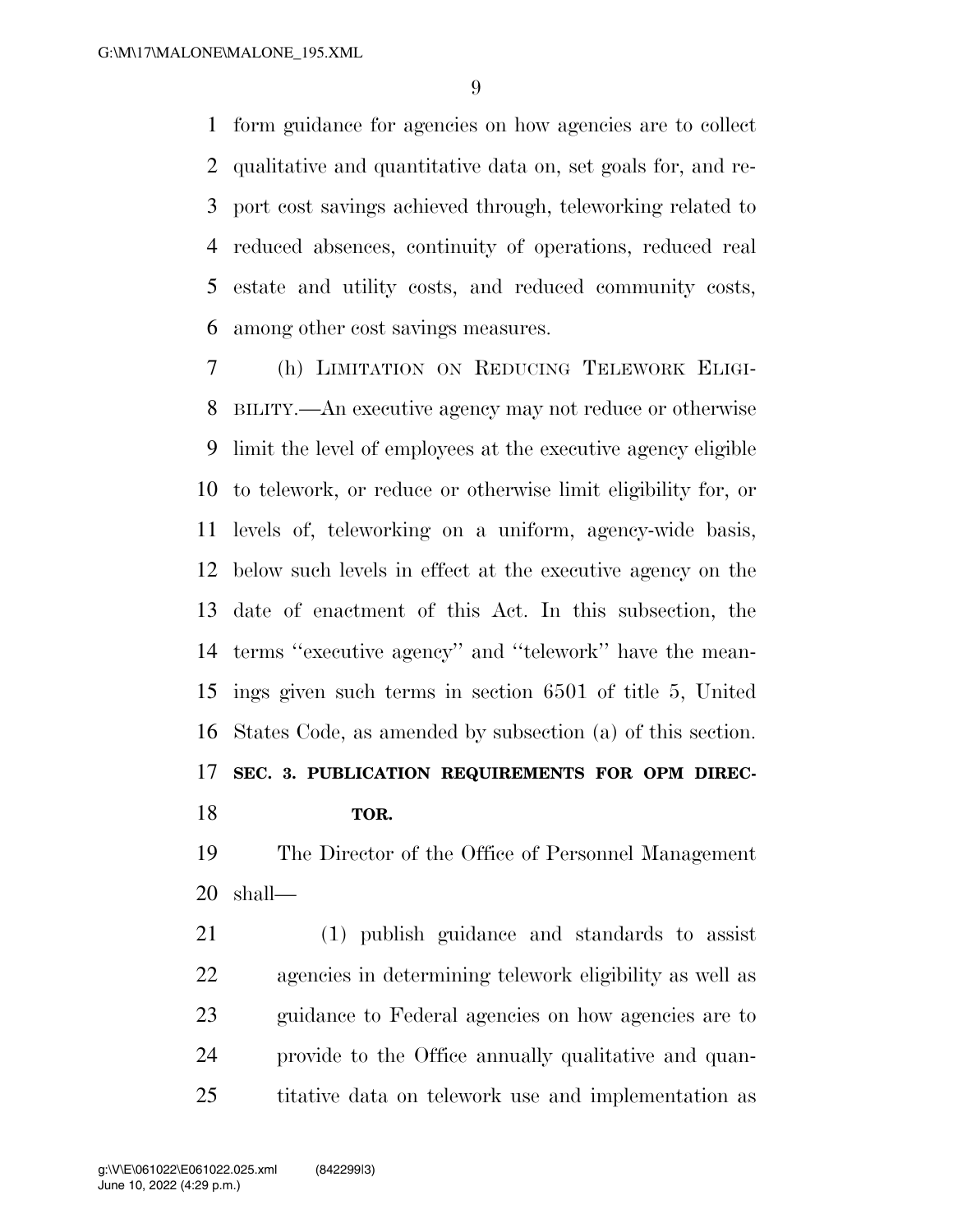well as all cost savings achieved through, teleworking related to reduced absences, continuity of operations, reduced real estate and utility costs, and reduced community costs, among other cost savings meas-ures;

 (2) publish online, at least annually, the Gov- ernment-wide data on agency telework use and im- plementation, including agency use and implementa- tion of telework as well as data collected on cost sav-ings;

 (3) not later than 1 year after the date of en- actment of this Act, submit to Congress a report that analyzes persistent barriers to increasing agen-cy telework across the Federal Government; and

 (4) not later than 1 year after the submission of the report under paragraph (3), the Office shall offer agencies guidance to help address such bar-riers.

#### **SEC. 4. RESPONSIBILITIES OF FEDERAL AGENCIES.**

 The Federal Chief Human Capital Officer (or the equivalent position) within each executive agency (as that term is defined in section 6506(a) of title 5, United States Code) shall—

 (1) implement controls to verify that all employ-ees who supervise other employees have completed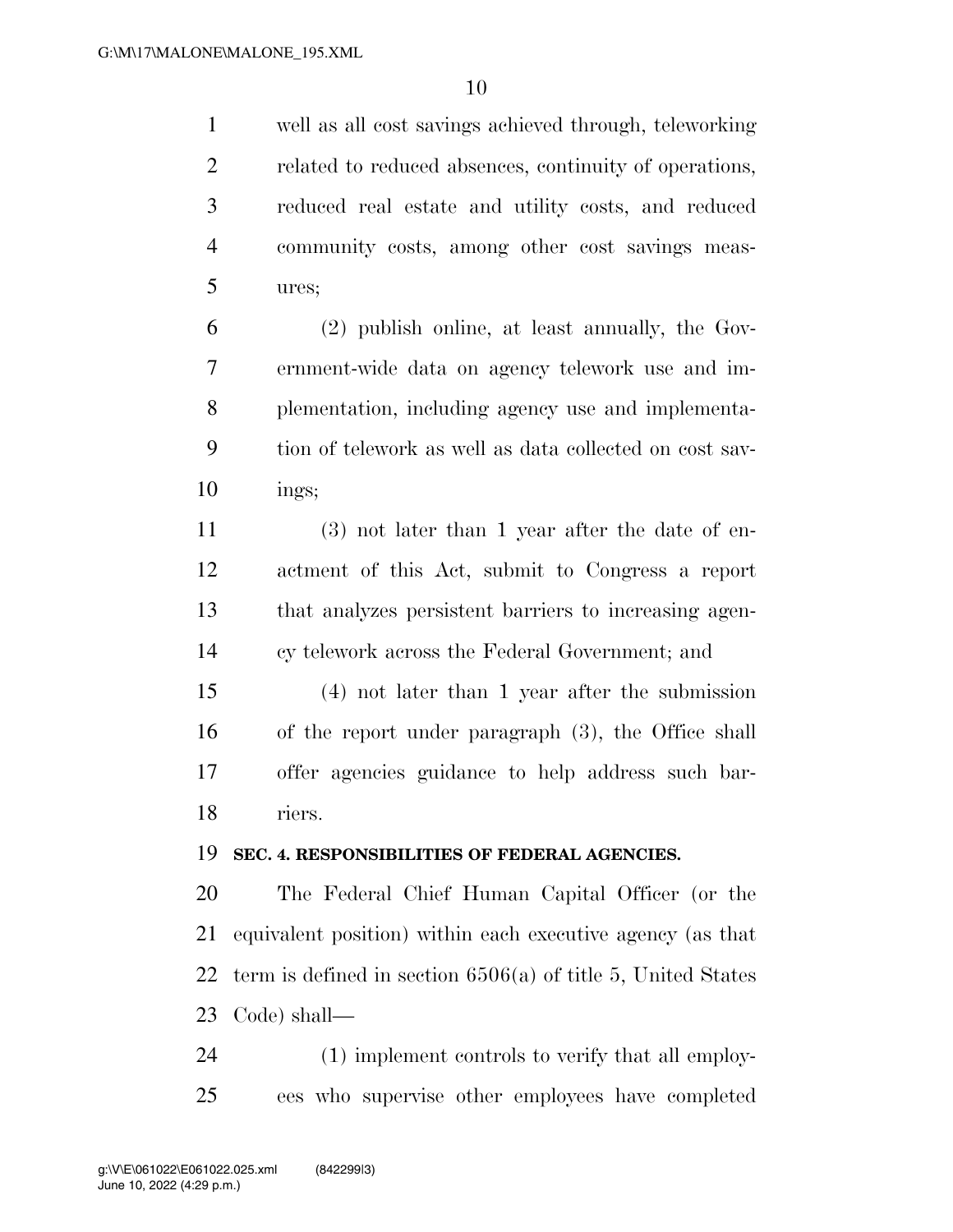training on telework availability and implementation described in section 6502(b) and 6503(c) of such title, as amended by section 2 of this Act;

4 (2) in accordance with section  $2(g)$ , provide to the Office of Personnel Management, on an annual basis, qualitative and quantitative data on telework use and implementation as well as all cost savings achieved through, teleworking related to reduced ab- sences, continuity of operations, reduced real estate and utility costs, and reduced community costs, among other cost savings measures; and

 (3) at least once every year, review all agency telework policies and ensure they are in compliance with Office standards and guidance as well as with Federal law.

#### **SEC. 5. TELEWORK DATA INTEGRITY ACT.**

 (a) SHORT TITLE.—This section may be cited as the ''Telework Data Integrity Act'' or the ''TDI Act''.

 (b) PLAN ON IMPROVING DATA IN OPM ENTERPRISE HUMAN RESOURCES INTEGRATION SYSTEM.—

 (1) DEVELOPMENT.—Consistent with rec- ommendations contained in the report entitled ''COVID-19: Federal Telework Increased During the Pandemic, but More Reliable Data are Needed to Support Oversight'', published by the Government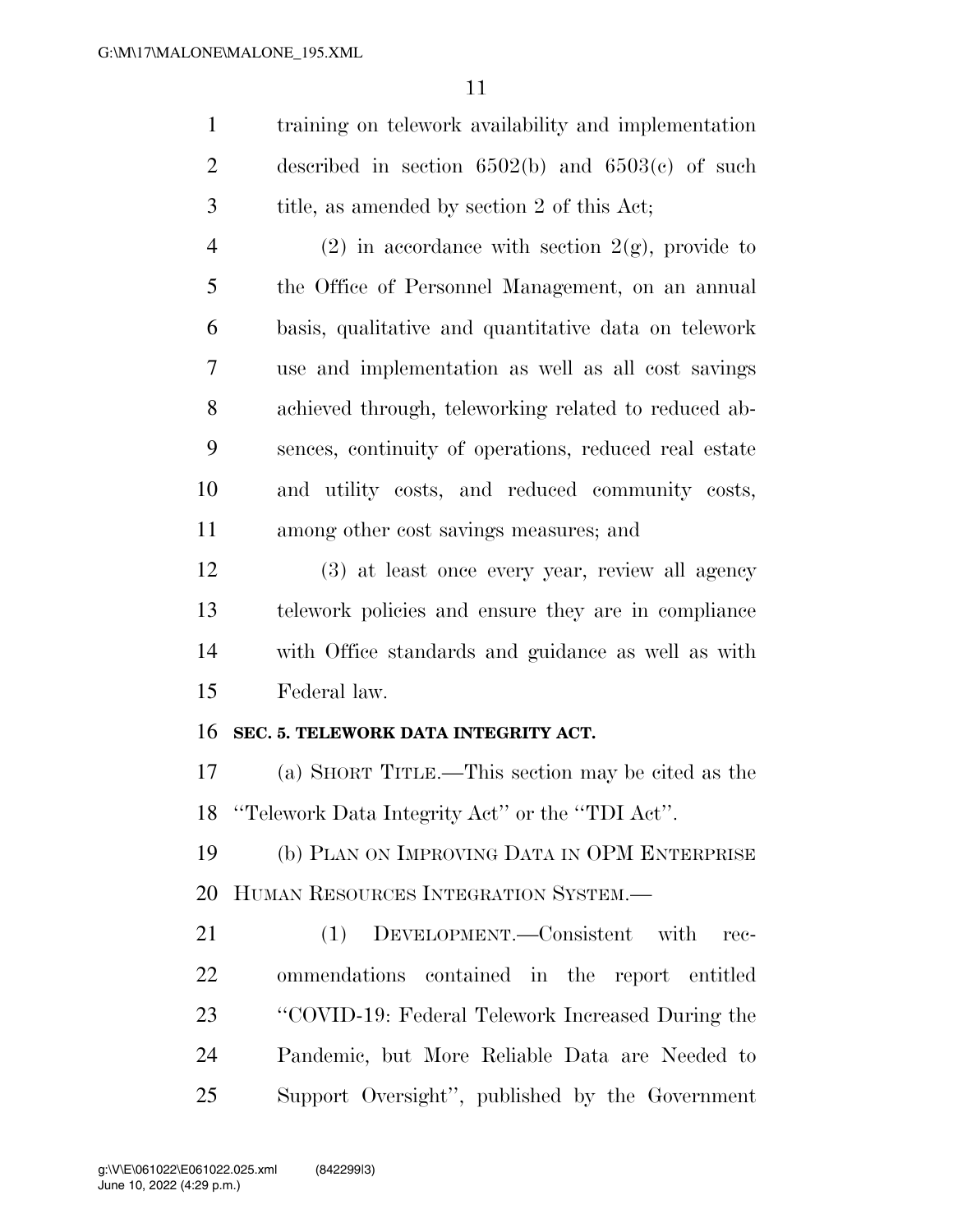| $\mathbf{1}$   | Accountability Office on February 8, 2022, the Di-    |
|----------------|-------------------------------------------------------|
| $\overline{2}$ | rector of the Office of Personnel Management shall    |
| 3              | develop and implement a plan to improve the reli-     |
| $\overline{4}$ | ability of data (including telework data) in the En-  |
| 5              | terprise Human Resources Integration system (in       |
| 6              | this section referred to as the "system") of the Of-  |
| 7              | fice of Personnel Management. Such plan shall—        |
| 8              | (A) provide for consistent monitoring of              |
| 9              | Federal payroll data system-generated error           |
| 10             | and edit check reports, and ensure timely action      |
| 11             | is taken to address identified issues;                |
| 12             | (B) integrate Federal payroll data into the           |
| 13             | system;                                               |
| 14             | (C) evaluate existing internal control ac-            |
| 15             | tivities and develop new internal control activi-     |
| 16             | ties for Federal payroll data, including trans-       |
| 17             | actional edit checks that leverage information in     |
| 18             | other system datasets; and                            |
| 19             | (D) establish phases of implementation of             |
| 20             | the plan, and clear deadlines for the timely          |
| 21             | completion of such phases.                            |
| 22             | (2) SUBMISSION.—Not later than 180 days               |
| 23             | after the date of enactment of this Act, the Director |
| 24             | shall submit the plan developed under paragraph (1)   |
| 25             | $to-$                                                 |